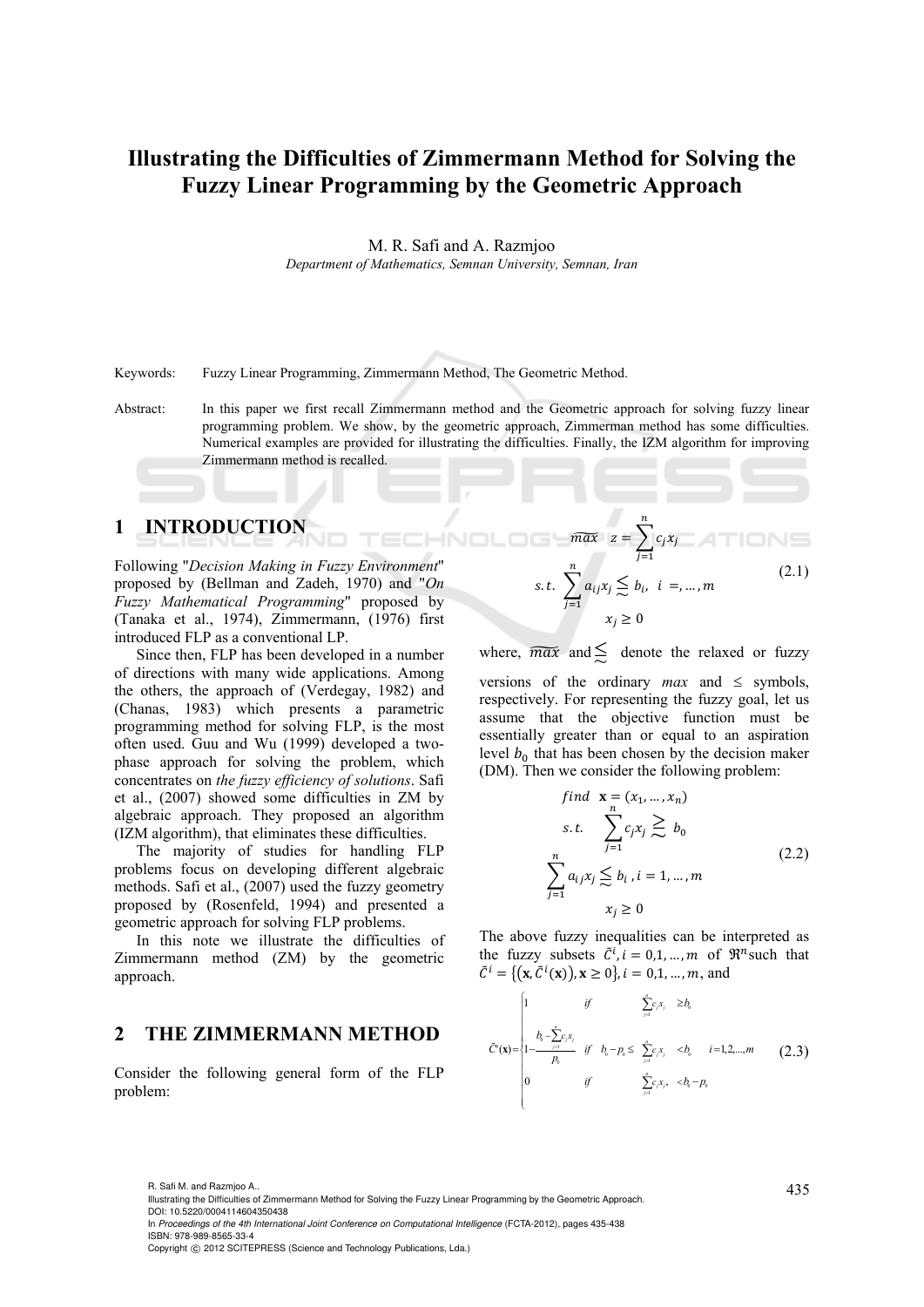$$
\tilde{C}(\mathbf{x}) = \begin{cases}\n1 & \text{if } & \sum_{j=1}^{n} a_j x_j \leq b_i \\
1 - \frac{\sum_{j=1}^{n} a_j x_j - b_j}{p_i} & \text{if } & b_i < \sum_{j=1}^{n} a_j x_j \leq b_i + p_i \ i = 1, 2, ..., m \\
0 & \text{if } b_i + p_i < \sum_{j=1}^{n} a_j x_j,\n\end{cases} (2.4)
$$

where  $p_0$  and  $p_i$ ,  $i = 1, 2, \dots$  m are positive constants subjectively assigned by the DM expressing the limitation of admissible violation for the fuzzy goal and the *i*th fuzzy constraint, respectively. In order to find the best decision for Problem (2.2) Zimmermann solves the following problem

max 
$$
\lambda
$$
  
\ns.t.  $\sum_{s=1}^{n} c_s x_j \ge b_s - (1 - \lambda)p_s$   
\n $\sum_{j=1}^{n} a_j x_j \le b_j + (1 - \lambda)p_j$   $i = 1, 2, ..., m$   
\n $x_j \ge 0, j = 1, ..., n, \lambda \in [0, 1].$  (2.5)

### IENCE *A*ND T **3 THE GEOMETRIC APPROACH**

Safi et al., (2007) studied FLP from a geometric viewpoint. In this section we recall some definitions and theorems from the geometric approach.

#### **3.1 Fuzzy Geometric Preliminaries**

**Definition 3.1.1.** (Rosenfeld, 1994): A fuzzy subset  $\tilde{C}$  of the plane is called a *fuzzy half plane* in direction *θ*if the value of its membership function,  $\tilde{C}(x_{\theta}, y_{\theta})$ , depends only on  $x_{\theta}$ . In this case, the membership function should be a monotonically non-decreasing function.

**Theorem 3.1.2.** (Safi et al., 2007): *Let* $\tilde{C}$  *be a fuzzy subset of the plane such that its membership function*   $in$  the  $(x, y)$  coordinate system is in the form of *Equations (2.3) or (2.4) for*  $n = 2$ . *Then there exists*  $\alpha$  direction $\theta$  such that  $\tilde{C}$  is a fuzzy half plane in this *direction.*

**Definition 3.1.3.** (Rosenfeld, 1994): Let  $\tilde{C}^1$ ,  $\tilde{C}^2$ ,  $\ldots$ ,  $\tilde{C}^n$  be fuzzy half planes in directions  $\theta_1, \theta_2, ..., \theta_n$ , respectively. Then  $\tilde{S} = \bigcap_{i=1}^n \tilde{C}^i$  is called a *fuzzy polygon*.

**Theorem 3.1.4.** (Rosenfeld, 1994): If  $\widetilde{S}$  is a fuzzy *polygon then*  $\widetilde{S}_\alpha$  *is a crisp polygon for all*  $\alpha \in [0,1]$ *.* 

#### **3.2 Feasibility and Optimality**

The following definitions and theorems are from Safi et al., (2007).

**Definition 3.2.1.** Consider FLP problem (2.2).  $\tilde{S} = \bigcap_{i=1}^{m} \tilde{C}^i$  is called the *fuzzy feasible space*, and, $\tilde{D} = \tilde{S} \cap \tilde{C}^0$  is called the *fuzzy decision space*. Here we use the min-operator for intersection.

**Definition 3.2.2.**A point  $\mathbf{x} \in \mathbb{R}^n$  is called a  $\lambda$ -*feasible* point of  $\tilde{S}$  if  $\tilde{S}(\mathbf{x}) \geq \lambda$ .

**Theorem 3.2.3***.Every convex combination oftwo λfeasible points of*  $\tilde{s}$ , *is again a λ-feasible point of*  $\tilde{s}$ .

**Definition 3.2.4.** For  $\widetilde{A} \neq \phi$ , set  $\alpha^* = \sup \{ \alpha \mid \widetilde{A}_\alpha \neq \phi \}.$ Then  $\widetilde{A}_{\alpha^*}$  is called the *nonempty supremum cut* (NSC) of the fuzzy set  $\widetilde{A}$  and denoted by NSC( $\widetilde{A}$ ). **Definition 3.2.5.** Let  $\widetilde{D}$  be the fuzzy decision space for the problem (2.1). For  $\widetilde{D} \neq \phi$ ,  $NSC(\widetilde{D}) = \widetilde{D}_{\alpha^*}$  is called the set of optimal solutions with the optimal value  $\alpha^*$ . If  $\widetilde{D} = \phi$ , we say that the problem does not have any optimal solution.

Safi, et.al (2007) discussed the optimal solution and the optimal objective value in Definition 3.2.5 which are completely consistent with those in ZM.

# **4 ILLUSTRATING THE DIFFICULTIES**

Safi et al., (2007) has investigated some difficulties in ZM from the algebraic viewpoint. In this section we study the difficulties by means of the geometric approach.

**Example 4.1.** Consider the following problem:

| m ã x | $z =$ | $x_{1}$ | $^{+}$ | $x_{\gamma}$           |           |       |
|-------|-------|---------|--------|------------------------|-----------|-------|
| S.t.  |       | $x_1$   |        | $+ 2 x_2$              | $\leq 10$ |       |
|       |       |         |        | $-2x_1 + x_2 \leq 3$   |           | (4.1) |
|       |       | $2 x_1$ |        | $+ x_2 \leq 12$        |           |       |
|       |       |         |        | $x_1$ , $x_2 \geq 0$ . |           |       |

Let  $b_0 = 3$ ,  $p_0 = 1$ ,  $p_1 = 2$ ,  $p_2 = 3$ ,  $p_3 = 3$ . The Zimmermann algebraic method solves the associated problem (2.5) and obtains the alternative optimal solutions:  $\mathbf{x}_A^* = (3, 0), \mathbf{x}_B^* = (0, 3), \mathbf{x}_C^* = (0.8, 4.6)$ ,  $\mathbf{x}_D^* = (6, 0)$  and  $\mathbf{x}_F^* = (4.6667, 2.6667)$  with  $\lambda^* = 1$ . The geometric approach provides Figures 4-1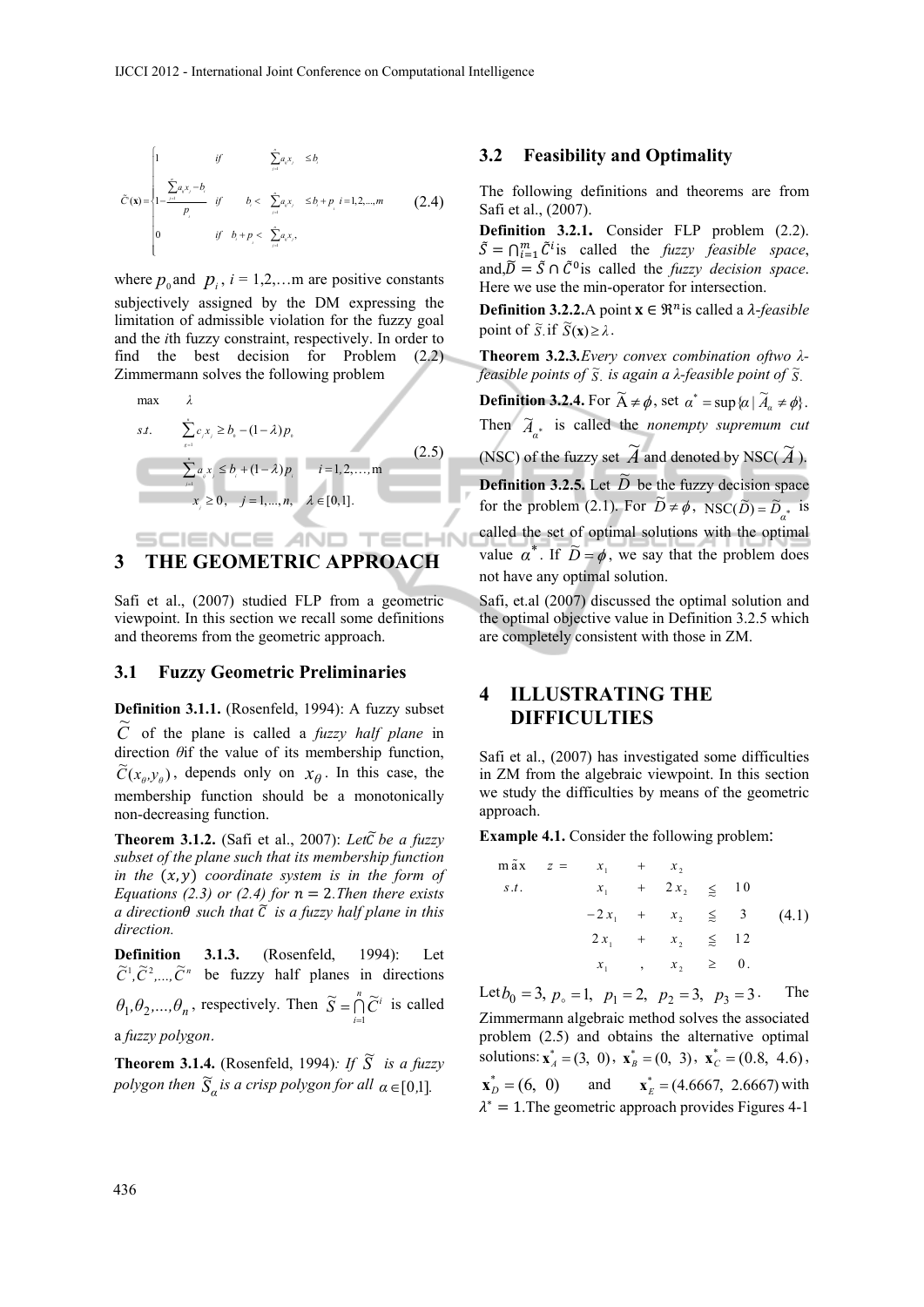and 4-2 as  $\tilde{D}$  and its contour plot, respectively. The set of optimal solutions,  $NSC(\widetilde{D})$ , is the innermost (white) 5-gone in Figure 4-2. In this figure the alternative basic optimal solutions are the extreme points:  $\mathbf{x}_A^*$ ,  $\mathbf{x}_B^*$ ,  $\mathbf{x}_C^*$ ,  $\mathbf{x}_D^*$  and  $\mathbf{x}_E^*$ . Also  $NSC(\widetilde{D})$  $=\widetilde{D}_1$ , therefore  $\lambda^* = 1$ .

The line segment between  $\mathbf{x}_A^*$  and  $\mathbf{x}_B^*$  is the objective function with the value 3, i.e.,  $x_1 + x_2 = 3$ . Clearly  $z = x_1 + x_2$  attains the maximum value in  $\mathbf{x}_E^*$ .

Since the purpose of ZM is to obtain the best value for  $\lambda$ , it does not prefer one of the AOS to the others. Therefore, unless we check the value of z for all AOS, it is possible to introduce (for example)  $\mathbf{x}_{A}^{*}$  to the DM as the optimal solution, ignoring the fact that the best value for z occurs at  $\mathbf{x}_F^*$ .



Figure 4.1: The decision space of Example 4.1.



Figure 4.2: The contour plot of Figure 4-1.

When we solve this problem by WinQSB, a cycling happens between  $\mathbf{x}_{A}^{*}$  and  $\mathbf{x}_{B}^{*}$ , hence only these two solutions is shown, as the alternative basic optimal solutions. Thus, the other three alternative basic optimal solutions, those give better values for z, have been lost.

In the final example, ZM obtains an optimal solution with a finite value for  $z$ , whereas the optimal value of  $z$  is unbounded.

**Example 4.2.** Consider the following problem:

$$
\begin{array}{rcl}\n\max \quad z & = & x_1 + x_2 \\
s.t. & & 2x_1 - 5x_2 & \leq 10 \\
 & & 5x_1 - 2x_2 & \leq 30 \\
 & & x_1, x_2 & \geq 0\n\end{array}
$$

Let  $b_0 = 6$ ,  $p_0 = 1$ ,  $p_1 = 2$ ,  $p_2 = 3$ . The geometric approach gives Figures 4-3 and 4-4 as  $\tilde{D}$  and its contour plot, respectively. The set of optimal solutions,  $NSC(\overline{D})$ , is the above region in figure 4-3. Clearly the objective function  $z = x_1 + x_2$  can be increased in the white region to infinity. ZM does not distinguish this case and presents a solution with finite value. That is because the alternative optimal basic solutions, are  $\mathbf{x}_{A}^{*} = (5.7143, 0.2857)$ ,

 $\mathbf{x}_{B}^{*} = (6.1905, 0.4762)$  and  $\mathbf{x}_{C}^{*} = (0, 6.0)$ , which none of them gives the best value for  $z$ .



Figure 4.3: The decision space of Example 4.2.



Figure 4.4: The contour plot of Figure 4-3.

## **5 THE IZM ALGORITHM**

Safi et al., (2007) proposed the following algorithm for improving ZM and called it "*Improved*